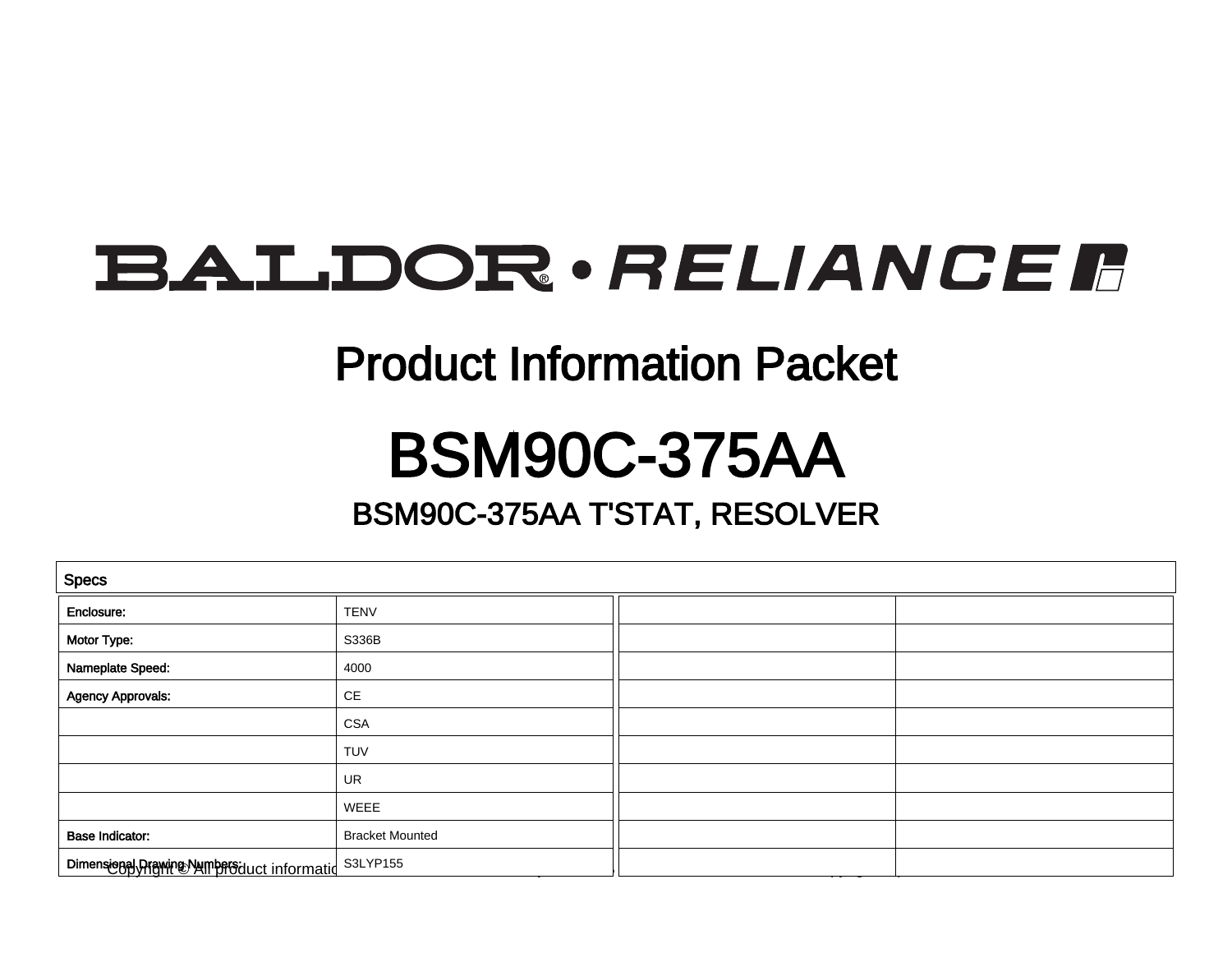| Frame:                         | D130D          |  |
|--------------------------------|----------------|--|
| <b>Frame Material:</b>         | Laminated      |  |
| Motor Lead Quantity/Wire Size: | 3 @ 14 AWG     |  |
| <b>Mounting Arrangement:</b>   | F <sub>1</sub> |  |
| Nameplate Output:              | 3.33KW         |  |
| <b>Shaft Rotation:</b>         | Reversible     |  |
| <b>Motor Standards:</b>        | <b>IEC</b>     |  |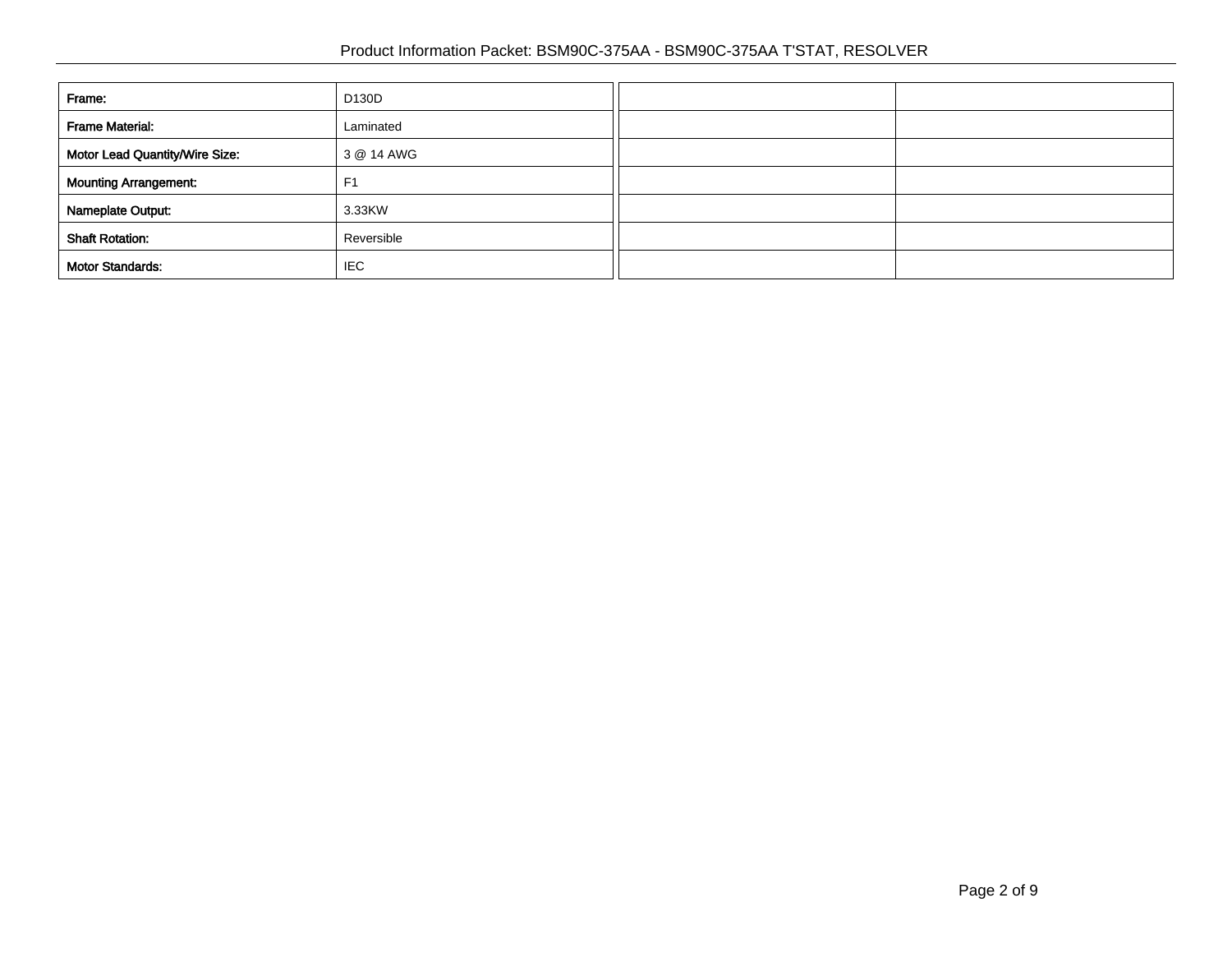| Nameplate NP2863L                                         |                                                         |
|-----------------------------------------------------------|---------------------------------------------------------|
|                                                           | CAT.NO. BSM90C-375AA                                    |
|                                                           | <b>SPEC.</b> S3P155W081                                 |
| MFG.NO.<br><b>TORQ CONT STALL 7.8 NM</b>                  |                                                         |
| <b>CUR CONT STALL/A RMS 12.1</b>                          | POWER 3.33KW                                            |
| RATED SPEED/RPM(1/MIN) 4000<br><b>RATED BUS VOLTS 300</b> |                                                         |
| <b>PEAK CUR/A RMS 30.8</b><br>MAX SPEED/RPM(1/MIN) 7000   |                                                         |
| <b>CLASS</b> F                                            | WT.   15.8<br>$ C $ 410<br>$ P $ 54<br><b>25C RATED</b> |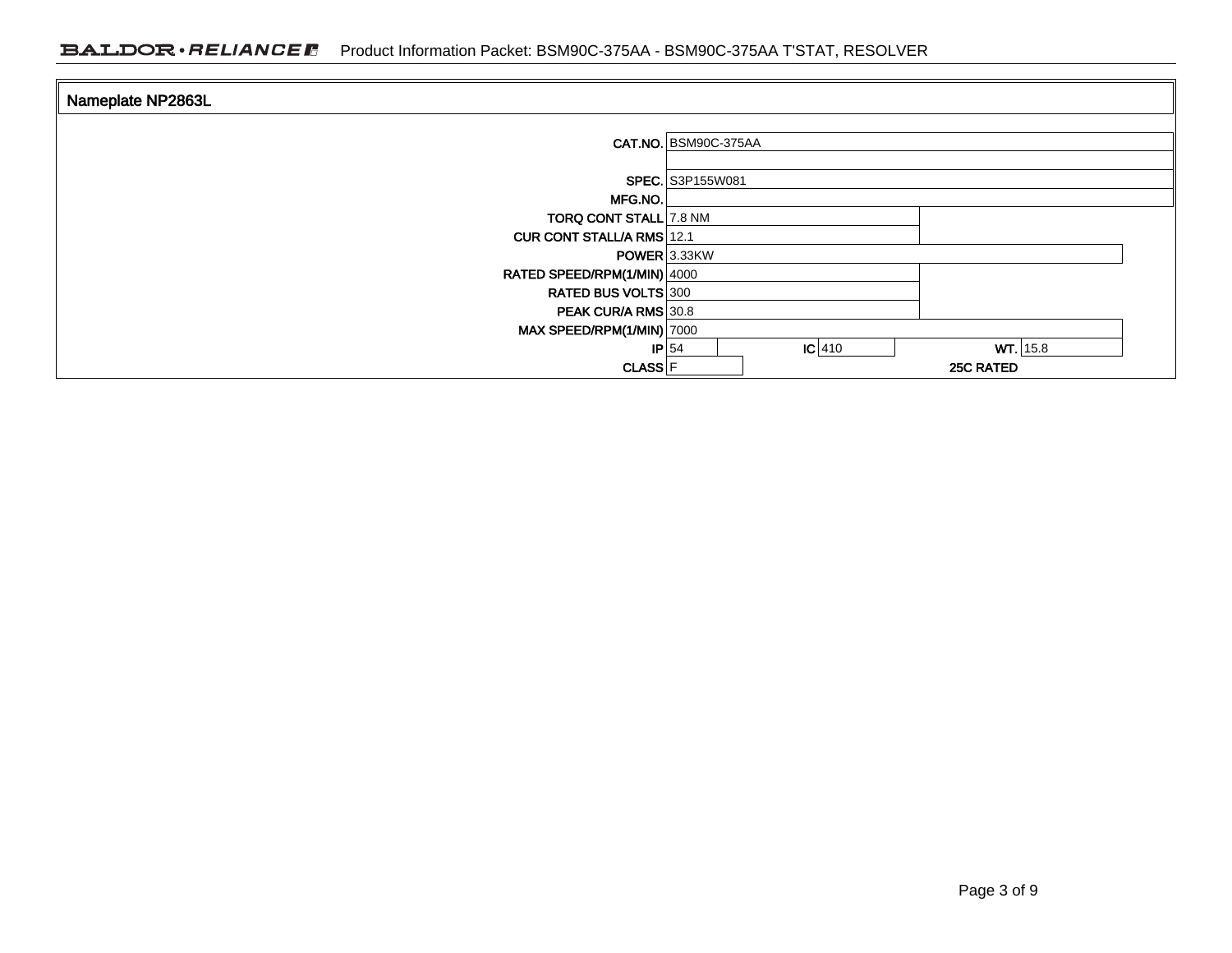| <b>Parts List</b>  |                                           |          |
|--------------------|-------------------------------------------|----------|
| <b>Part Number</b> | Description                               | Quantity |
| SA089481           | SA S3P155W081                             | 1.000 EA |
| RA082306           | RA S3P155W081                             | 1.000 EA |
| WD1000D140         | TRM, T&B #B71, RING, 18-14, .25, NON-INSL | 3.000 EA |
| RM1020A03          | O-RING, -045 BUNA-N, .070 CS X 3.989 ID   | 1.000 EA |
| HW5002A94          | RET RING 52MM INTERNAL BEVELED F/205 BRG  | 1.000 EA |
| HW2511A101         | KEY, 8MM X 7MM X 36MM W/ROUNDED ENDS      | 1.000 EA |
| HW5100A43          | WASHER WAVE (W1543-020) ZINC PLATED 40MM  | 2.000 EA |
| HA2113A03          | TOLERANCE RING 8MM X 7MM TYPE BN8X7C      | 1.000 EA |
| S3EP3504C23        | ENDPLATE, FR-BSM90, RESOLVER, KO BOX MTG  | 1.000 EA |
| 84YN0040J020       | M4 X 20MM SHC SCREW                       | 4.000 EA |
| HW1021A04          | WASHER, M4 SPLIT LOCK                     | 4.000 EA |
| RM1020A03          | O-RING, -045 BUNA-N, .070 CS X 3.989 ID   | 1.000 EA |
| HA7013             | CLAMP, RESOLVER, PLASTIC "C-SHAPE"        | 1.000 EA |
| 62YW0025A007       | EPOXY LOCK SCREW, M2.5X7 TORX PAN HD TAPT | 3.000 EA |
| MH4006A21          | HEAT SHRINK TUBING 0.12 ID BLACK          | 0.708 FT |
| 84YN0040J020       | M4 X 20MM SHC SCREW                       | 4.000 EA |
| WD1000D84          | TERMINAL, NON-INS RING, 22-18 GA, BULK P  | 2.000 EA |
| 99XM0356A02        | STICK SCREW, #3-56 X .125 LG. HEX (MARK   | 2.000 EA |
| MG2000A17          | RUST INHIBITOR PART # SRPO #20            | 0.001 GA |
| BG6205E03          | 6205 D.SL,C3,POLYREX EM                   | 1.000 EA |
| RF0001             | RESOLVER, BRUSHLESS, 1 SPEED, 1.4165 DIA  | 1.000 EA |
| S3CB3002E01        | BSM90 BLDC FEEDBACK COVER LIGHT GREY      | 1.000 EA |
| S4CB5001A40        | TERM BOX ASSY BSM90-100 M25 TAP, 12P M23  | 1.000 EA |
| NP2863L            | NAMEPLATE BSM90/100 ALUM, LASER ETCHED    | 1.000 EA |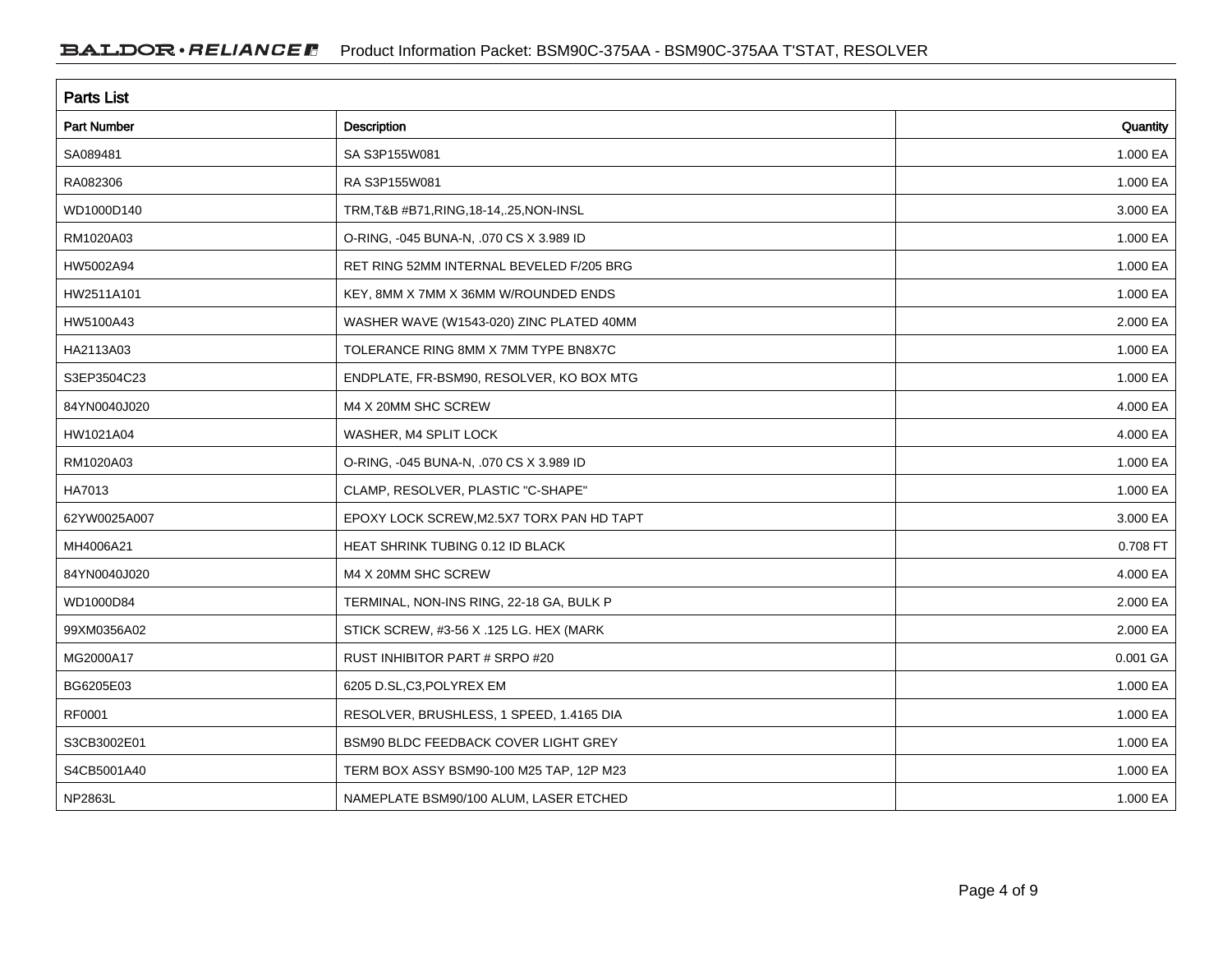| <b>Parts List (continued)</b> |                                           |          |  |
|-------------------------------|-------------------------------------------|----------|--|
| <b>Part Number</b>            | Description                               | Quantity |  |
| MG1025L02                     | WILKOFAST, 776.06 TEXTURE (BSM) BLACK     | 0.003 QT |  |
| MG1025Z09                     | CATALYST #060.06 WILCO                    | 0.003 QT |  |
| MG1500Y08                     | PRIMER-WILKOPON (603.08A) YELLOW PRIMER W | 0.003 QT |  |
| MG1025Z08                     | WILKO 603.08B PRIMER REDUCER TDR# 72361   | 0.003 QT |  |
| PK3083                        | STYROFOAM PACKING CRADLE                  | 1.000 EA |  |
| 27PA1001                      | PKG GRP, PRINT<br>PK1027A06               | 1.000 EA |  |
| LB1534                        | MYLAR CE WARNING LABEL FOR SERVO MOTORS   | 1.000 EA |  |
| PK3088                        | MICROFOAM, 8"X"8 PERF. SHEETS             | 1.000 EA |  |
| LB1594                        | MYLAR WEEE WHEELIE BIN SYMBOL FOR CE MOT  | 1.000 EA |  |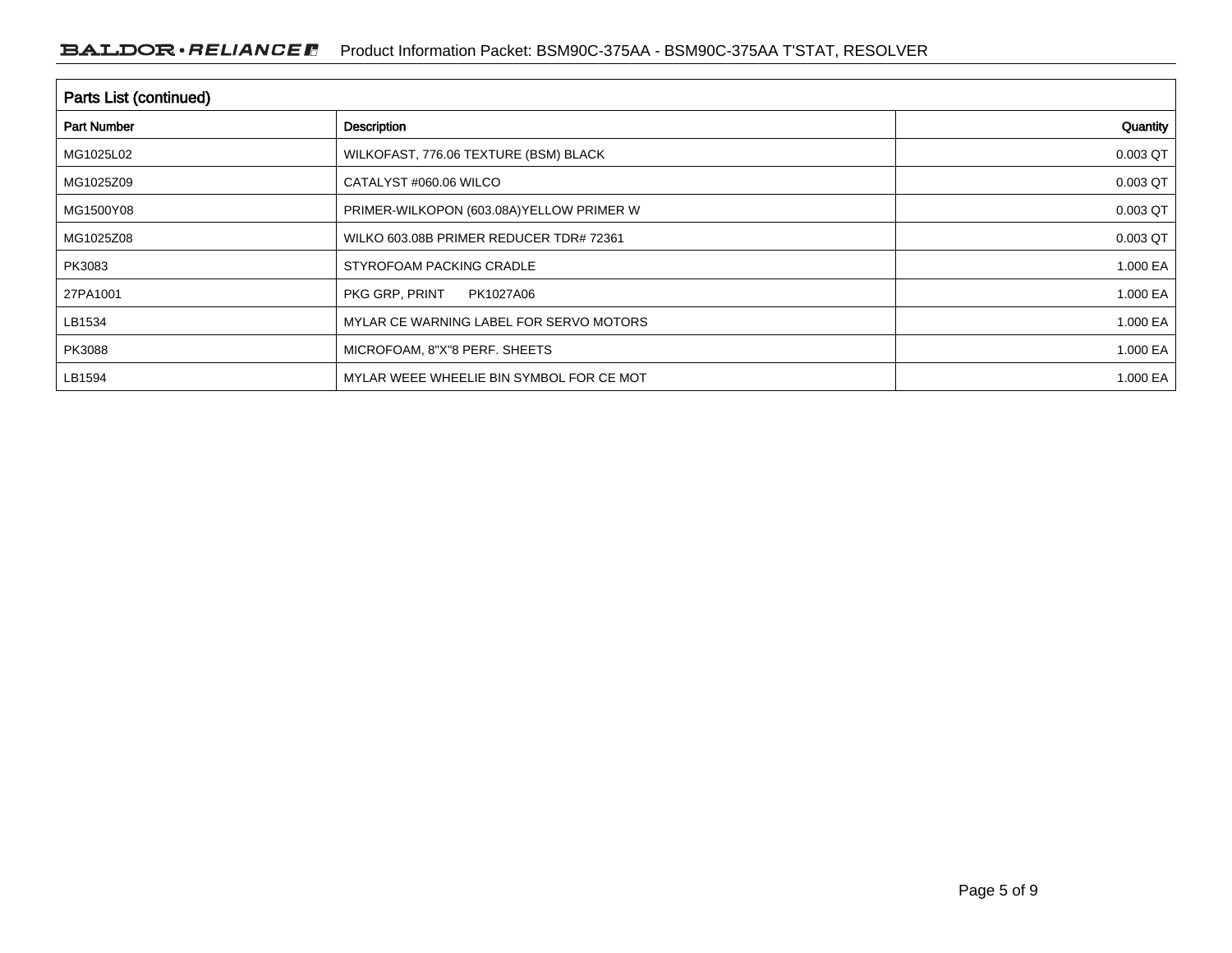# No performance data has beenassigned to this product.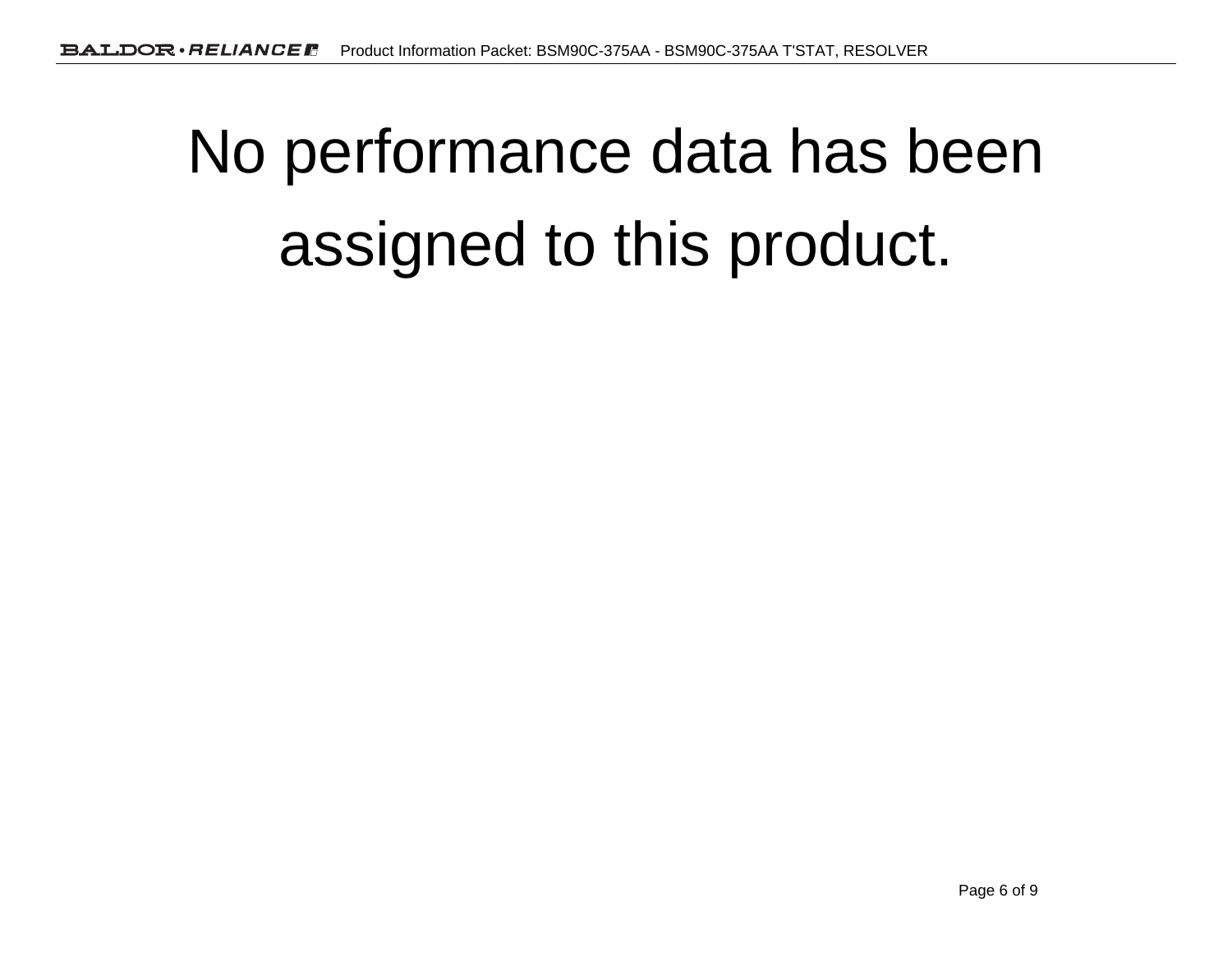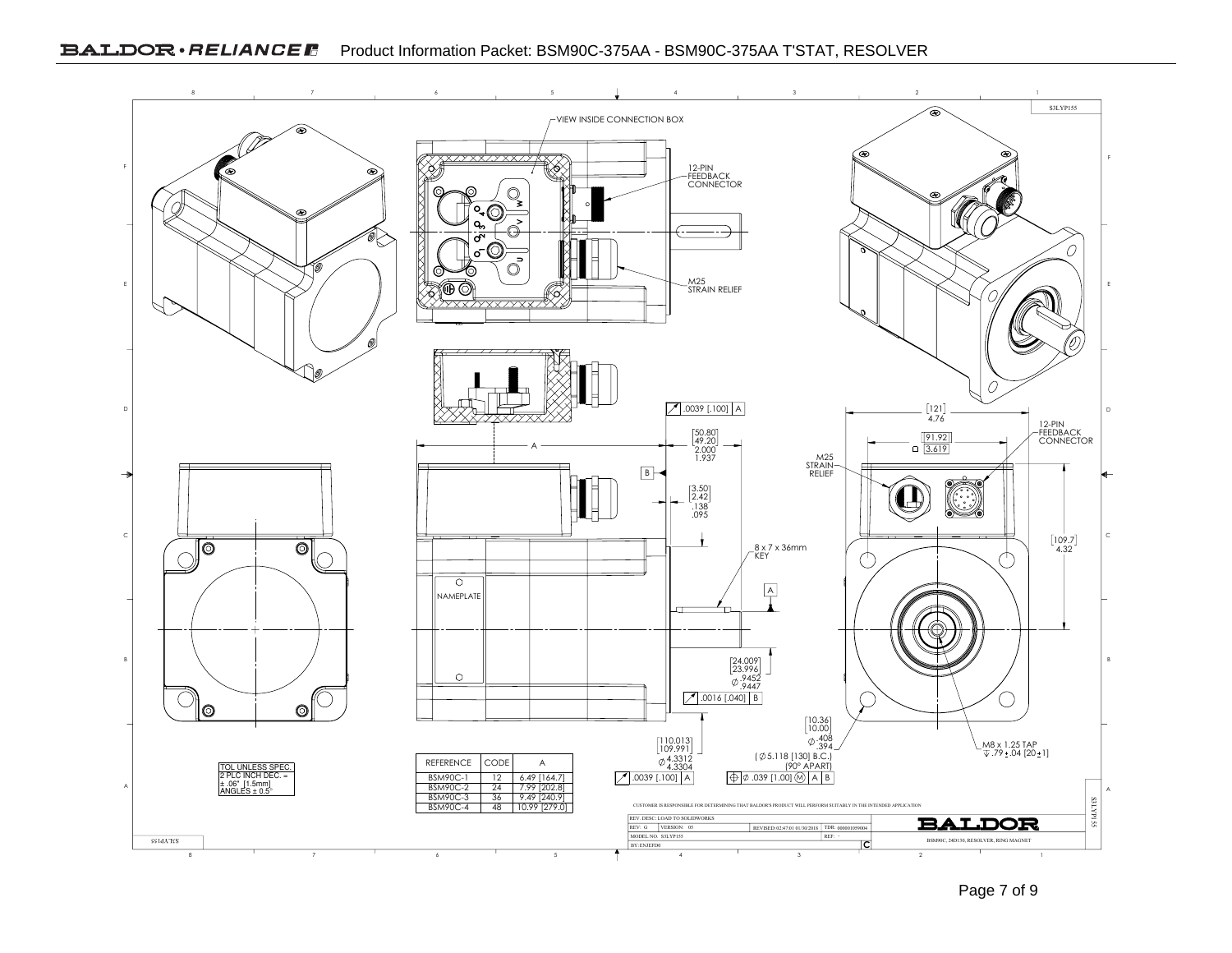